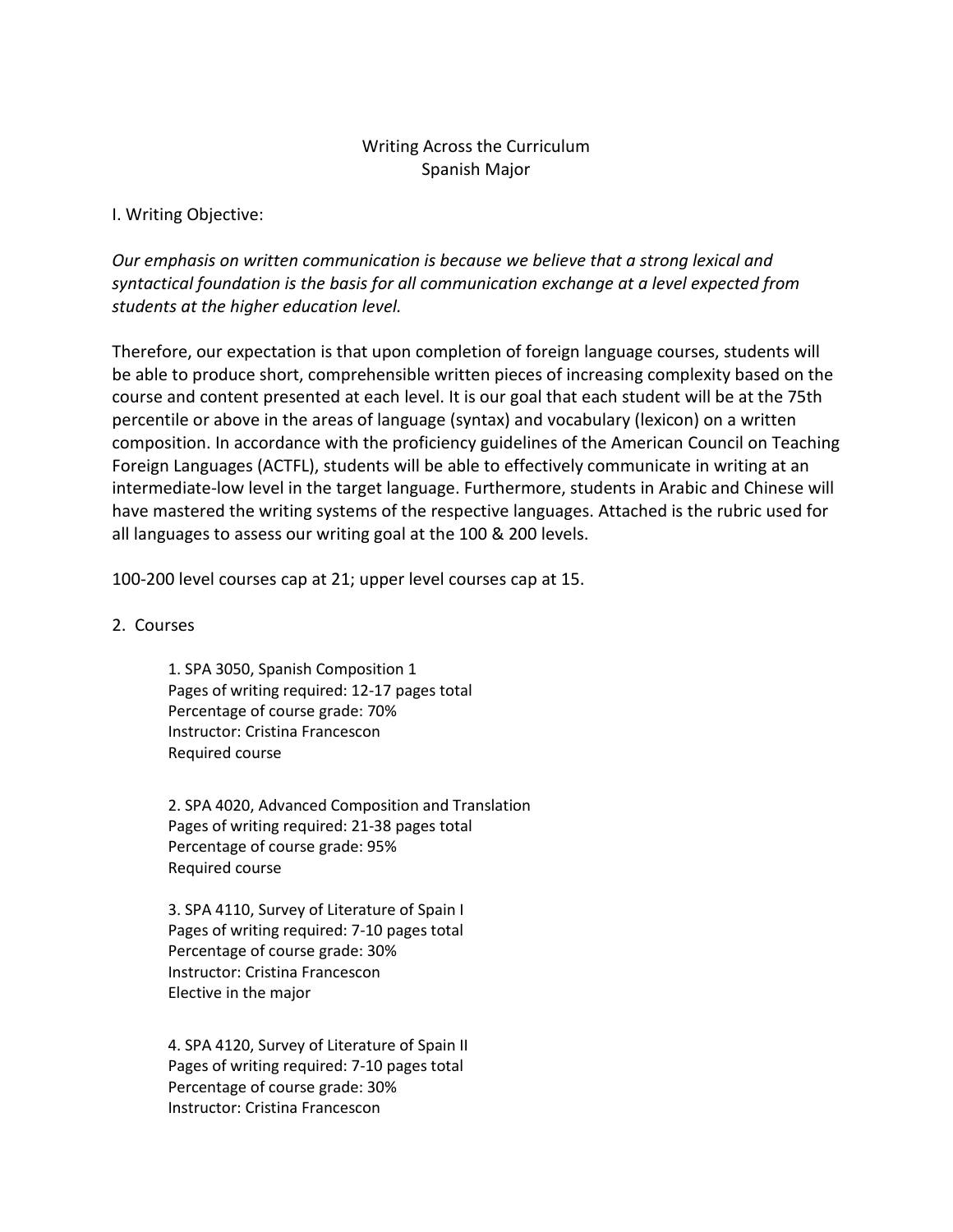Elective in the major

5. SPA 4200, Survey of Spanish-American Literature I Pages of writing required: 5-6 pages (Final paper) Percentage of course grade: 15% Instructor: Jennifer Williams Elective in the major

6. SPA 4210, Survey of Spanish-American Literature II Pages of writing required: 8-10 pages (Final paper) Percentage of course grade: 25% Instructor: Jennifer Williams Elective in the major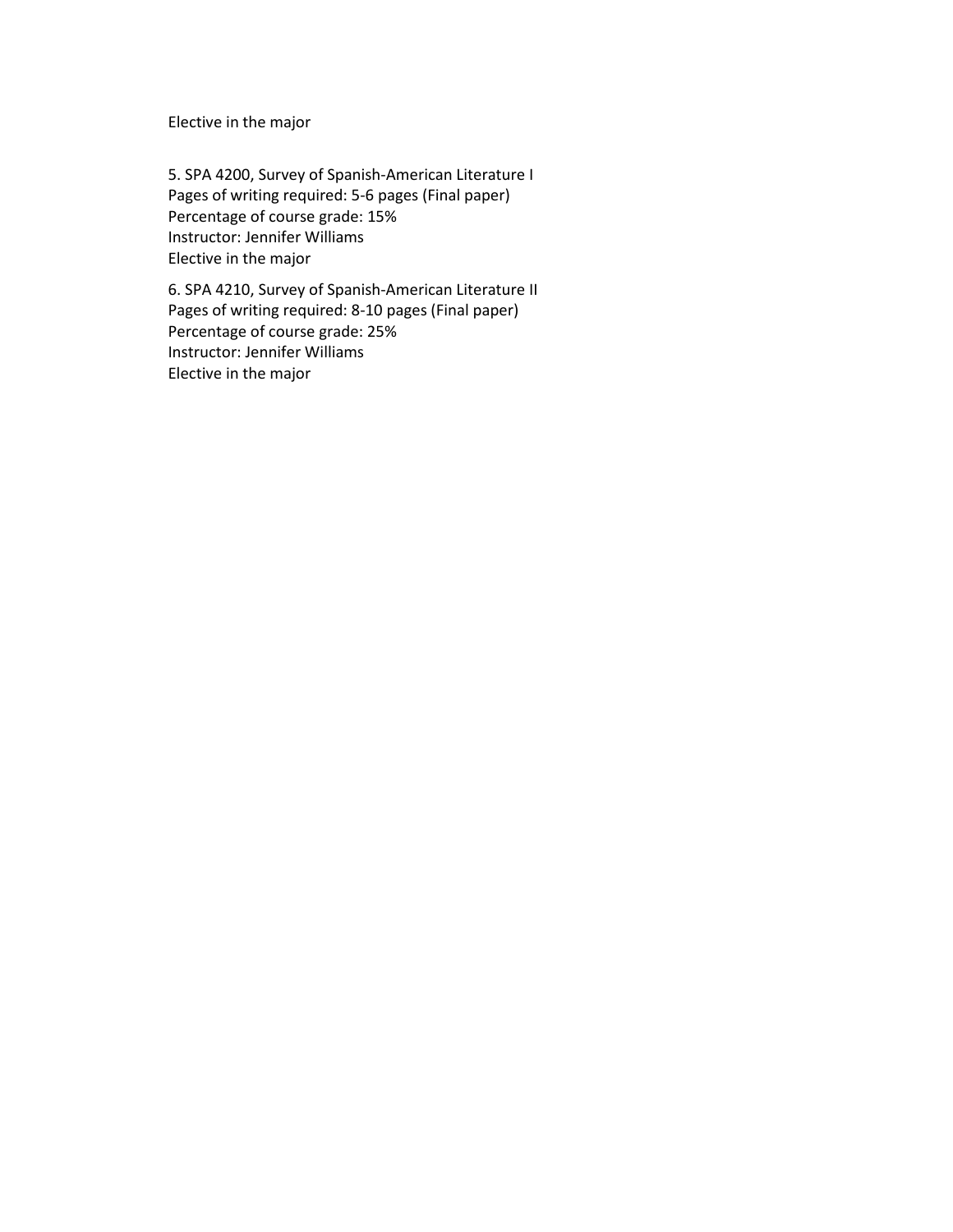# **Composition Rubric for Romance Languages, German, and EFL**

| Language                                                                              | <b>Points</b> |
|---------------------------------------------------------------------------------------|---------------|
| Less than 5% errors in the grammar presented in lesson; less than 5% errors in        | $26 - 30$     |
| subject/verb or adjective/noun agreement; work was well edited for language           |               |
| Less than 10% errors in the grammar presented in lesson; between 5-20% errors in      | $23 - 25$     |
| subject/verb and/or adjective/noun agreement; erroneous use of language does          |               |
| not impede comprehensibility of work; some editing for language evident but not       |               |
| complete.                                                                             |               |
| Between 20%-30% errors in the grammar presented in lesson; less than 30%<br>$\bullet$ | $20 - 22$     |
| errors in subject/verb agreement and/or adjective/noun agreement; erroneous           |               |
| use of language occasionally impedes comprehensibility of work; work was              |               |
| insufficiently edited.                                                                |               |
| 30% to 50% errors in use and form of the grammar presented in lesson; 30%-50%         | $15 - 19$     |
| errors in subject/verb agreement; non-target language sentence structure;             |               |
| erroneous use of language makes the work mostly incomprehensible; work was            |               |
| poorly edited for language.                                                           |               |
| More than 50% errors in use and form of the grammar presented in lesson and/or        | 0             |
| errors in subject/verb agreement. No evidence of having edited the work for           |               |
| language as most sentence structure is non-target language structures, or because     |               |
| target-language structures were incorrectly applied; work largely                     |               |
| incomprehensible; or not enough to evaluate.                                          |               |
| <b>Vocabulary</b>                                                                     |               |
| Broad; effective and accurate word use and choice; extensive use of words             | $26 - 30$     |
| studied.                                                                              |               |
| Words are sufficient to convey the intended meaning; some erroneous word<br>$\bullet$ | $23 - 25$     |
| usage or choice, but meaning is not confused or obscured; some use of words           |               |
| studied.                                                                              |               |
| Erroneous word use or choice leads to confused or obscured meaning; some literal      | $20 - 22$     |
| translations, invented words or Anglocisms; limited use of words studied.             |               |
| Inadequate; repetitive; incorrect or non-use of words studied; literal translations;  | $15 - 19$     |
| invented words.                                                                       |               |
| • Exceeds 50% in errors of word use and choice, literal translations or invented      | $\mathbf 0$   |
| words; or not enough to evaluate.                                                     |               |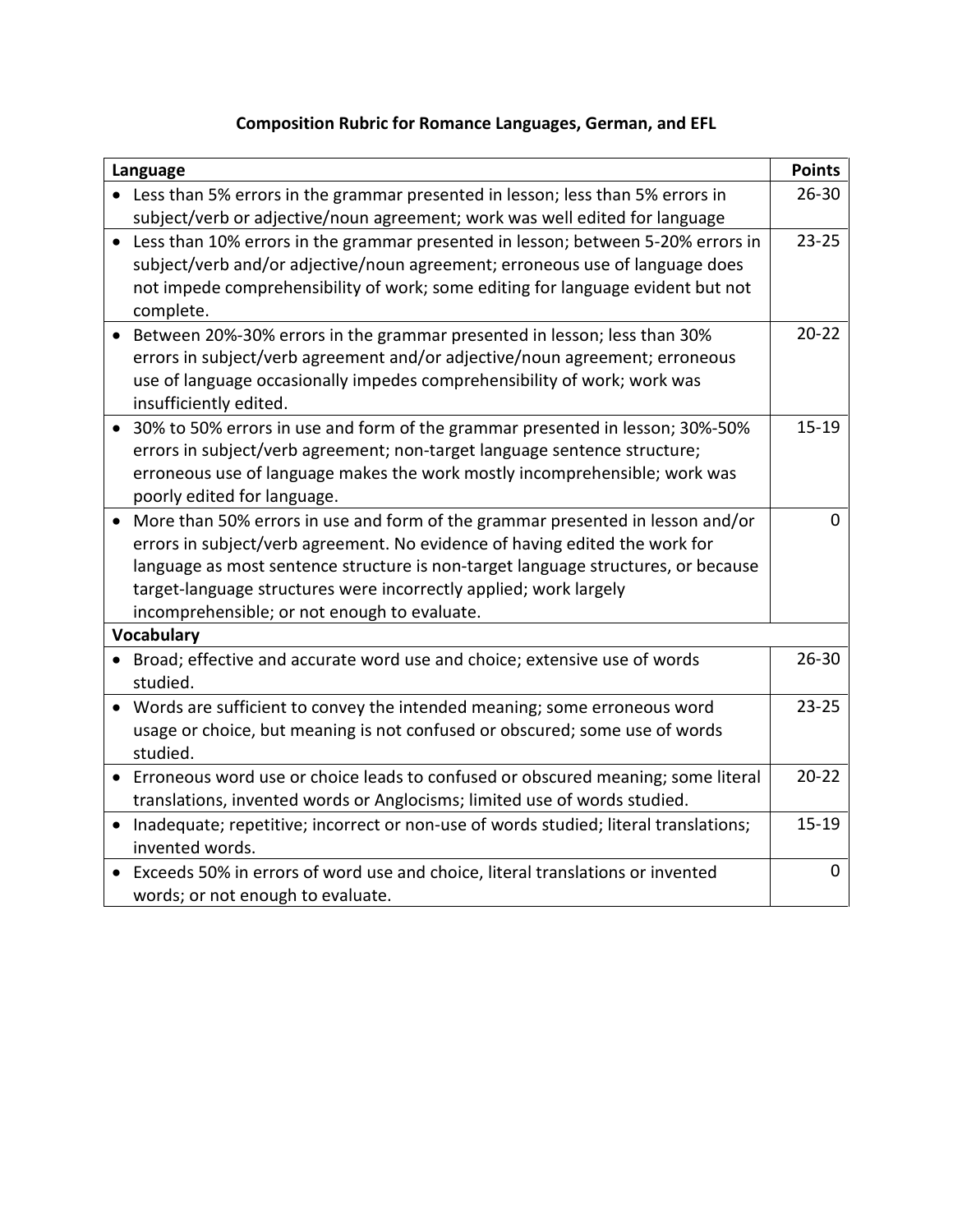# **Composition Rubric for Romance Languages, German, and EFL** (continued)

| Content                                                                                   |            |
|-------------------------------------------------------------------------------------------|------------|
| Very complete information; relevant; on target.                                           | $18 - 20$  |
| Adequate information; some development of ideas; some ideas lack supporting               | $15 - 17$  |
| detail or evidence.                                                                       |            |
| Limited information; ideas present but not developed; lack of supporting detail or        | $13 - 14$  |
| evidence.                                                                                 |            |
| Minimal information; information lacks substance (is superficial); inappropriate or       | $10 - 12$  |
| irrelevant information; or not enough information to evaluate.                            |            |
| No substantial information; inappropriate or irrelevant information; or not<br>$\bullet$  | O          |
| enough information to evaluate.                                                           |            |
| Organization                                                                              |            |
| Logically and effectively ordered; main points and details are connected; fluent          | $18 - 20$  |
| An apparent order to the content is intended; somewhat choppy; loosely                    | $15 - 17$  |
| organized but main points do stand out although sequencing of ideas is not                |            |
| complete.                                                                                 |            |
| Limited order to the content; lacks logical sequencing of ideas; ineffective<br>$\bullet$ | $13 - 14$  |
| ordering; very choppy; disjointed.                                                        |            |
| Series of separate sentences with no transitions; disconnected ideas.                     | $10 - 12$  |
| No apparent order to the content; or not enough to evaluate.                              | O          |
| <b>Total points</b>                                                                       | <b>100</b> |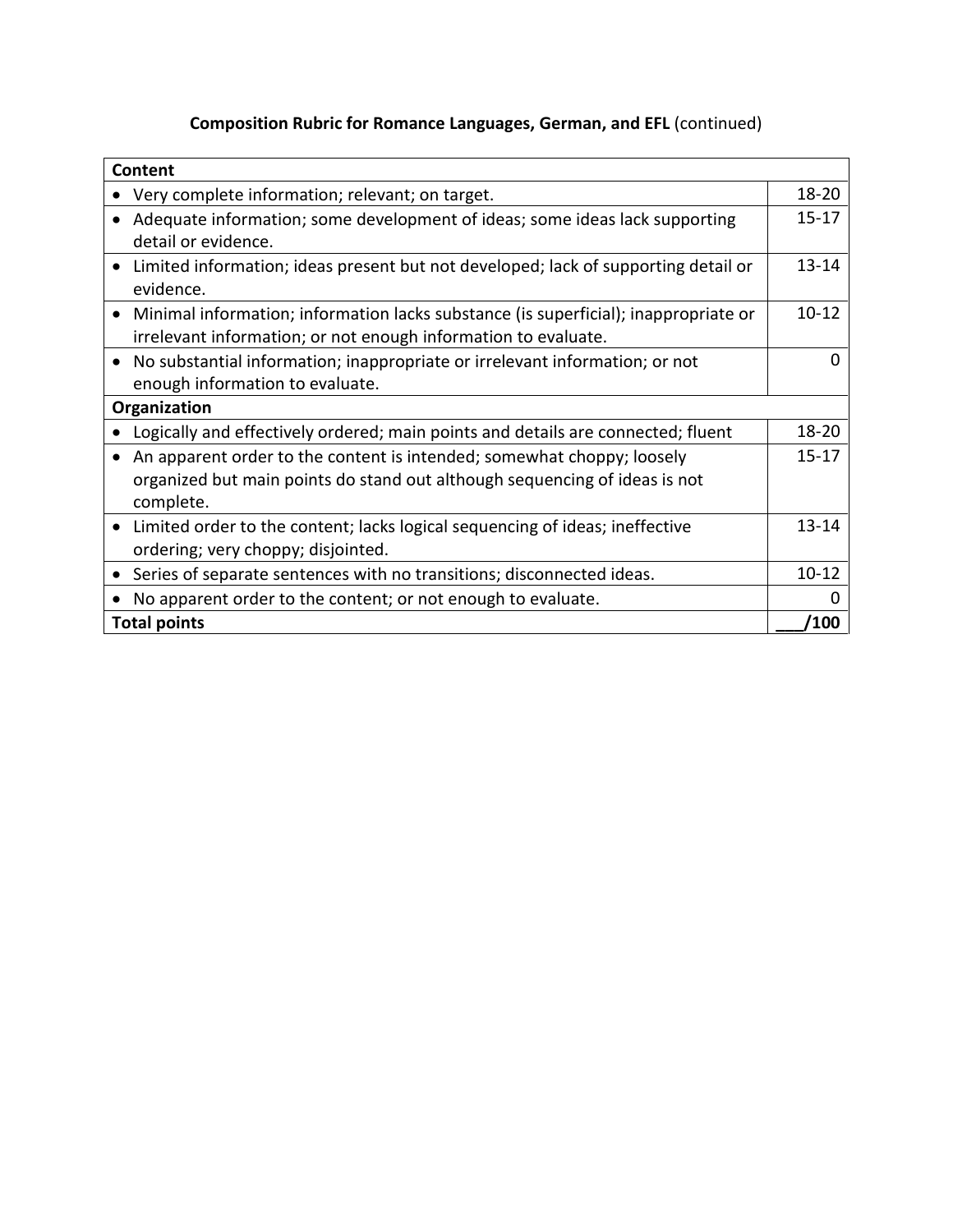### **Composition Rubric for Arabic and Chinese**

| Language                                                                                                   | <b>Points</b> |
|------------------------------------------------------------------------------------------------------------|---------------|
| Less than 5% errors in the grammar presented in lesson; less than 5% errors in                             | 28-35         |
| subject/verb or adjective/noun agreement; work was well edited for language                                |               |
| Less than 10% errors in the grammar presented in lesson; between 5-20% errors in<br>$\bullet$              | $20 - 27$     |
| subject/verb and/or adjective/noun agreement; erroneous use of language does not                           |               |
| impede comprehensibility of work; some editing for language evident but not complete.                      |               |
| Between 20%-30% errors in the grammar presented in lesson; less than 30% errors in                         | 12-19         |
| subject/verb agreement and/or adjective/noun agreement; erroneous use of language                          |               |
| occasionally impedes comprehensibility of work; work was insufficiently edited.                            |               |
| 30% to 50% errors in use and form of the grammar presented in lesson; 30%-50% errors in                    | $4 - 11$      |
| subject/verb agreement; non-target language sentence structure; erroneous use of                           |               |
| language makes the work mostly incomprehensible; work was poorly edited for language.                      |               |
| More than 50% errors in use and form of the grammar presented in lesson and/or errors                      | $0 - 3$       |
| in subject/verb agreement. No evidence of having edited the work for language as most                      |               |
| sentence structure is non-target language structures, or because target-language                           |               |
| structures were incorrectly applied; work largely incomprehensible; or not enough to                       |               |
| evaluate.                                                                                                  |               |
| <b>Vocabulary</b>                                                                                          |               |
| broad; effective and accurate word use and choice; extensive use of words studied.<br>$\bullet$            | 28-35         |
| Words are sufficient to convey the intended meaning; some erroneous word usage or                          | $20 - 27$     |
| choice, but meaning is not confused or obscured; some use of words studied.                                |               |
| erroneous word use or choice leads to confused or obscured meaning; some literal                           | 12-19         |
| translations, invented words or Anglocisms; limited use of words studied.                                  |               |
| inadequate; repetitive; incorrect or non-use of words studied; literal translations; invented<br>$\bullet$ | $4 - 11$      |
| words.                                                                                                     |               |
| exceeds 50% in errors of word use and choice, literal translations or invented words; or                   | $0 - 3$       |
| not enough to evaluate.                                                                                    |               |
| <b>Stylistics</b>                                                                                          |               |
| mastery of writing system with less than 5 % errors.<br>$\bullet$                                          | 26-30         |
| above average knowledge of writing system; between 6%-10 % errors.<br>$\bullet$                            | $23 - 25$     |
| adequate knowledge of writing system; between 11%-15 % errors.<br>$\bullet$                                | $20 - 22$     |
| minimal knowledge of writing system; between 16%-20 % errors.<br>$\bullet$                                 | $15-19$       |
| inadequate knowledge of writing system (failure); more than 21% errors.                                    | 0             |
| <b>Total points</b>                                                                                        | /100          |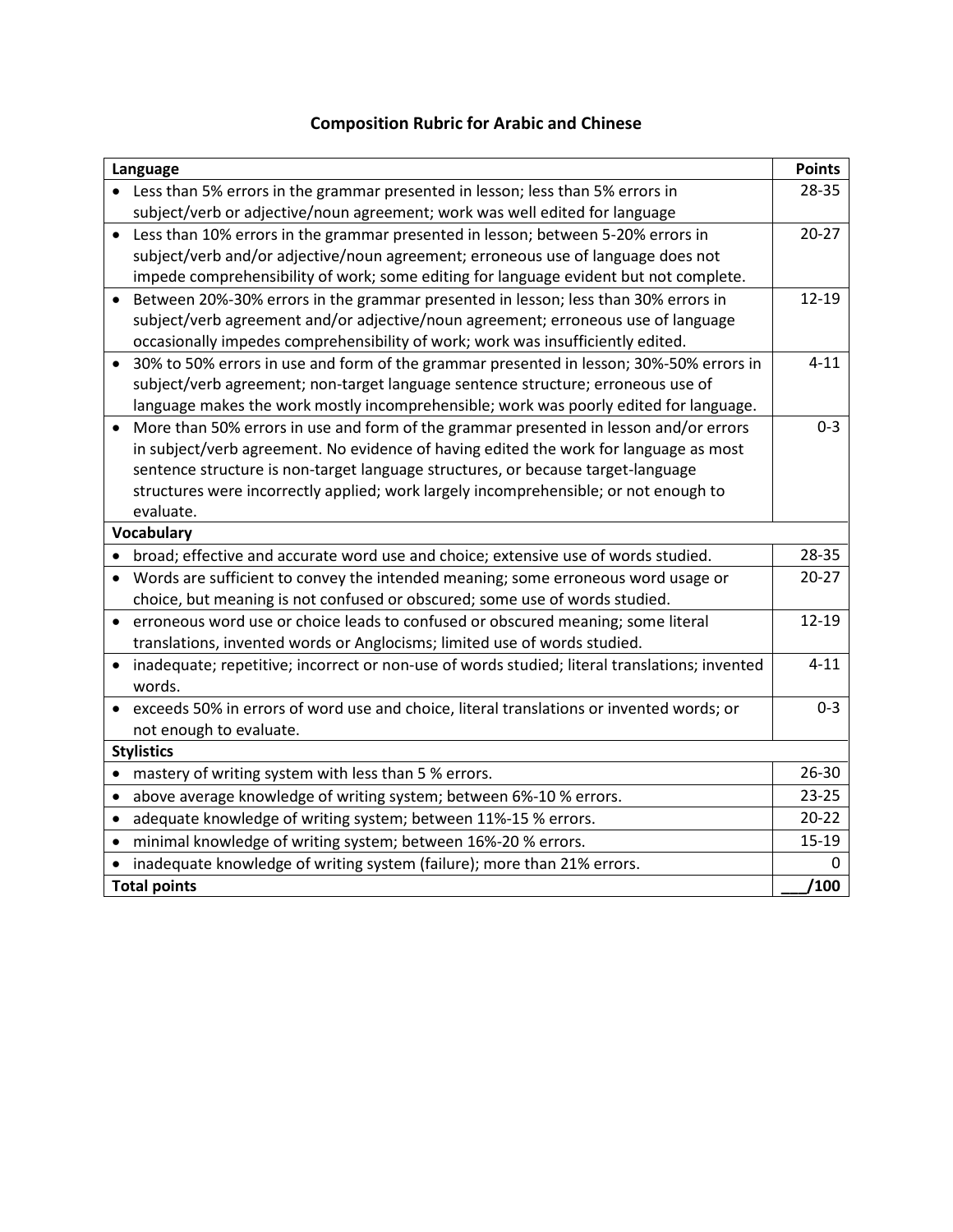CRITERIOS DE EVALUACIÓN- ANÁLISIS LITERARIOS

|                                                                                                  | Sí |    |                          |   | $\mathbf{N}$ o |
|--------------------------------------------------------------------------------------------------|----|----|--------------------------|---|----------------|
| EVIDENCIA DE ENTENDIMIENTO                                                                       |    |    |                          |   |                |
| Claridad del propósito (tesis clara)<br>1.                                                       | 10 | 9  | 8                        | 7 | 6              |
| Relevancia del tema, bien organizado<br>2.<br>en párrafos y oraciones temáticas                  | 10 | 9  | 8                        | 7 | 6              |
| EVIDENCIA DE ANÁLISIS                                                                            |    |    |                          |   |                |
| Revisión extensa de la importancia<br>3.<br>literaria del texto, conexiones con<br>otros textos. | 15 | 13 | 11                       | 9 | -7             |
| Explica en detalle la idea a desarrollar con<br>4.<br>citas del texto                            | 15 | 13 | 11                       | 9 | 7              |
| 5. Análisis lógico del texto, presentación clara<br>de las ideas                                 | 10 | 9  | 8                        | 7 | 6              |
| EVIDENCIA DE REFLEXIÓN                                                                           |    |    |                          |   |                |
| Presenta conclusiones e implicaciones<br>6.                                                      | 10 | 9  | 8                        | 7 | 6              |
| 7. Sugiere ideas para futuras investigaciones                                                    | 10 | 9  | 8                        | 7 | 6              |
| <b>FORMATO</b>                                                                                   |    |    |                          |   |                |
| 8. Cita siguiendo el MLA                                                                         | 10 | 9  | 8                        | 7 | 6              |
| 9. Ensayo bien organizado, escrito y editado                                                     | 10 | 9  | 8                        | 7 | 6              |
|                                                                                                  |    |    | TOTAL: _____/ 100 points |   |                |
| <b>COMENTARIOS:</b>                                                                              |    |    |                          |   |                |
|                                                                                                  |    |    |                          |   |                |
|                                                                                                  |    |    |                          |   |                |
|                                                                                                  |    |    |                          |   |                |
|                                                                                                  |    |    |                          |   |                |
|                                                                                                  |    |    |                          |   |                |
|                                                                                                  |    |    |                          |   |                |
|                                                                                                  |    |    |                          |   |                |

 $\sqrt{6}$